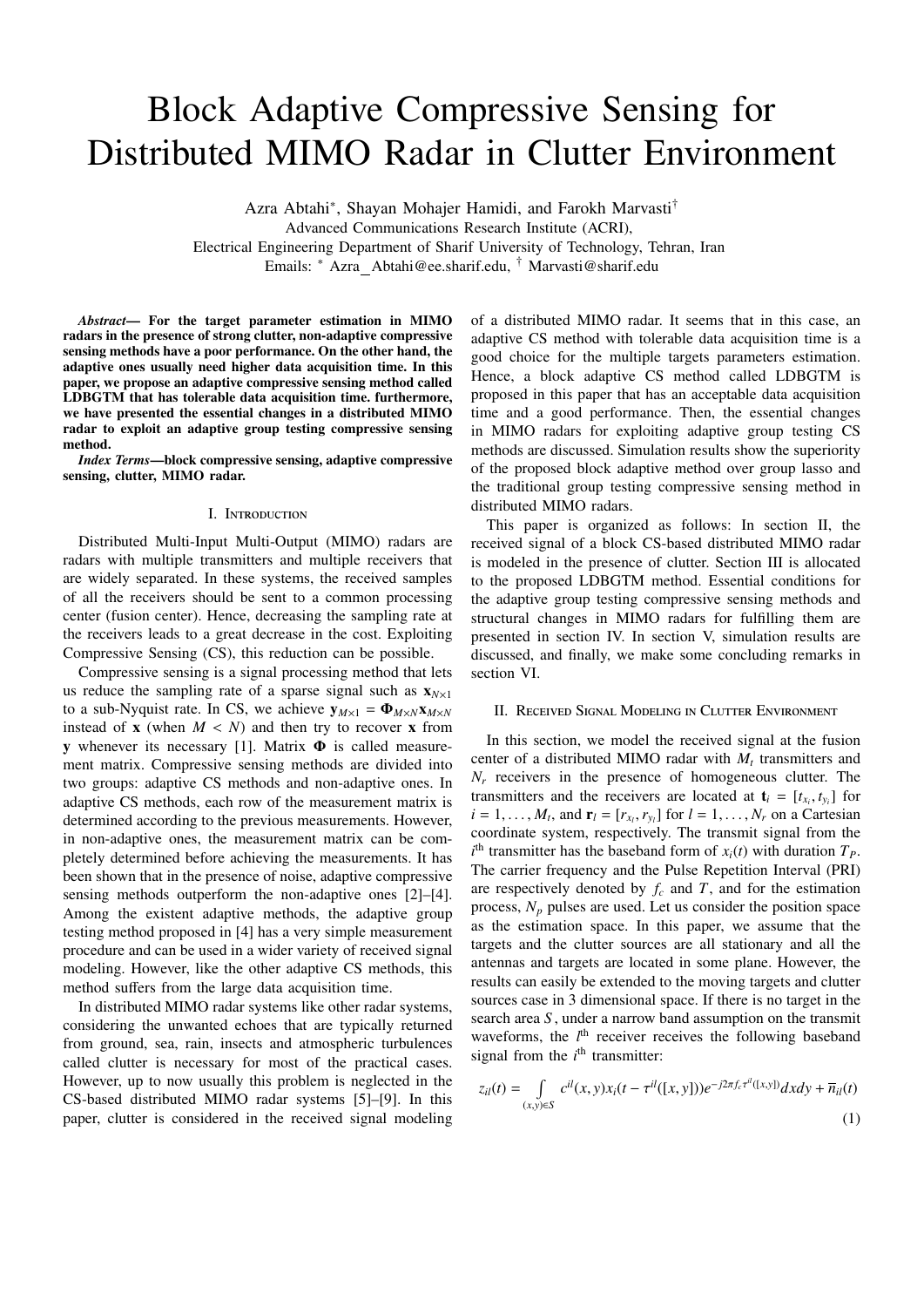where  $\overline{n}_{il}(t)$  and  $c^{il}(.,.)$  are respectively the thermal noise and the signal attenuation coefficient due to the clutter sources corresponding to the *i*<sup>th</sup> transmitter and *l*<sup>th</sup> receiver. Furthermore,  $\tau^{il}(\mathbf{p})$  is the corresponding delay of point **p** that can be written as

$$
\tau^{il}(\mathbf{p}) = \frac{1}{c} ||\mathbf{p} - \mathbf{t}_i||_2 + ||\mathbf{p} - \mathbf{r}_l||_2
$$
 (2)

where *c* is the speed of light.

Let us discretize the estimation space to *L* points that are denoted by  $(x_h, y_h)$  for  $h = 1, \ldots, L$  where  $x_h$  and  $y_h$  are the positions of the points in directions x and y, respectively. By mapping the points of the search area to the nearest points of this discretized estimation space (dividing the *S* into *L* areas that are denoted by  $S_h$  for  $h = 1, \ldots, L$ , (1) can be written as

$$
z_{il}(t) = \sum_{h=1}^{L} g^{il}([x_h, y_h]) x_i(t - \tau^{il}(x_h, y_h)) e^{-j2\pi f_c \tau^{il}([x_h, y_h])} + \overline{n}_{il}(t)
$$
\n(3)

where

$$
g^{il}(x_h, y_h) = \int\limits_{(x,y)\in S_h} c^{il}(x,y)dxdy\tag{4}
$$

Now, we assume that there are *K* point targets that are located at  $\mathbf{p}_k = [p_x^k, p_y^k]$  for  $k = 1, ..., K$ . If the attenuation coefficient corresponding to the  $k^{\text{th}}$  target, the  $i^{\text{th}}$  transmitter and the  $l^{\text{th}}$  receiver is denoted by  $\beta_k^{il}$ , the received baseband signal corresponding to the  $l<sup>th</sup>$  receiver and the  $i<sup>th</sup>$  transmitter is

$$
z_{il}(t) = \sum_{h=1}^{L} g^{il}(x_h, y_h) x_i(t - \tau^{il}(x_h, y_h)) e^{-j2\pi f_c \tau^{il}(x_h, y_h)}
$$
  
+ 
$$
\sum_{k=1}^{K} \beta_k^{il} x_i(t - \tau^{il}(\mathbf{p}_k)) e^{-j2\pi f_c \tau^{il}(\mathbf{p}_k))} + \overline{n}_{il}(t)
$$
 (5)

Let us consider that both  $\beta_k^{il}$  and  $g^{il}(x_h, y_h)$  are constant within the estimation process duration and the received signal of each receiver pass through a bank of *M<sup>t</sup>* matched filters corresponding to the transmit waveforms. Putting together the output of the matched filters at each receiver and then, putting together the output of all receivers at the fusion center, the received signal in the *m* th pulse can be expressed as

$$
\mathbf{z}^m = \mathbf{\Psi}^m(\mathbf{s} + \mathbf{g}) + \mathbf{e}^m \tag{6}
$$

where if *diag* {.} denotes a diagonal matrix with diagonal entries of {.}, we have

$$
\mathbf{\Psi}^{m} = [diag\{\mathbf{\Psi}_{1,1}^{m},\ldots,\mathbf{\Psi}_{N_{r},1}^{m}\},\ldots,diag\{\mathbf{\Psi}_{1,L}^{m},\ldots,\mathbf{\Psi}_{N_{r},L}^{m}\}],
$$
\n
$$
\mathbf{\Psi}_{l,h}^{m} = diag\{[e^{-j2\pi f_c \tau^{1l}([x_h,y_h])},\ldots, e^{-j2\pi f_c \tau^{M_l}([x_h,y_h])}]\},
$$
\n(8)

and s is defined as

$$
\mathbf{s} = [(\beta_{1,1})^T, \dots, (\beta_{N_r,1})^T, \dots, (\beta_{1,L})^T, \dots, (\beta_{N_r,L})^T]^T, \qquad (9)
$$

$$
\beta_{l,h} = [\overline{\beta}_h^{1l}, \dots, \overline{\beta}_h^{M_l}]^T, \qquad (10)
$$

$$
\overline{\beta}_h^{il} = \begin{cases} \beta_k^{il} & \text{if the } k^{th} \text{ target is at } (x_h, y_h, v_x^h, v_y^h) \\ 0 & \text{otherwise} \end{cases}
$$
 (11)

In  $(6)$ , **g** is defined as

$$
\mathbf{g} = [(\mathbf{g}_{1,1})^T, \dots, (\mathbf{g}_{N_r,1})^T, \dots, (\mathbf{g}_{1,L})^T, \dots, (\mathbf{g}_{N_r,L})^T]^T, (12)
$$

$$
\mathbf{g}_{l,h} = [g^{1l}([x_h, x_h]), \dots, g^{M_l l}([x_h, x_h])]^T, \qquad (13)
$$

and the noise vector, e *<sup>m</sup>*, is

$$
\mathbf{e}^m = [(\mathbf{e}_1^m)^T, \dots, (\mathbf{e}_{N_r}^m)^T]^T, \tag{14}
$$

$$
\mathbf{e}_{l}^{m} = [\overline{n}_{1l}^{m}(t) * x_{1}(T_{p} - t) |_{t=T_{p}}, \dots, \overline{n}_{M_{l}}^{m}(t) * x_{M_{l}}(T_{p} - t) |_{t=T_{p}}]
$$
\n(15)

where "∗" denotes convolution operator.

To improve the targets parameters estimation in the presence of noise, we can use  $N_p$  pulses in the estimation process. Stacking all the received signals together, we have

$$
\mathbf{Z}_{(N_p \times M_t \times N_r) \times (1)} = [(\mathbf{z}^1)^T, \dots, (\mathbf{z}^{N_p})^T]^T = \mathbf{\Psi}(\mathbf{s} + \mathbf{g}) + \mathbf{e} \quad (16)
$$

where

$$
\mathbf{\Psi}_{(N_p \times M_t \times N_r) \times (L \times M_t \times N_r)} = [(\mathbf{\Psi}^1)^T, \dots, (\mathbf{\Psi}^{N_p})^T]^T, \tag{17}
$$

$$
\mathbf{e}_{(N_p \times M_t \times N_r) \times (1)} = [(e^1)^T, \dots, (e^{N_p})^T]^T
$$
 (18)

It is clear that s has only *K* non-zero blocks that are corresponding to the positions of the targets. Thus, s is a block *K*-sparse signal with block-length of  $d = M_t \times N_r$  and we can reduce the sampling rate by multiplying  $\Phi$ <sub>(*M*)×(*N<sub>p</sub>*×*MxN<sub>r</sub>*</sub>) by the received signal at each receiver. Hence, the received signal at the fusion center can be written as

$$
y = \Phi z \tag{19}
$$

As the received signal in a distributed MIMO radar is block sparse, block compressive sensing methods are superior over non-block ones in this application.

# III. Length-Dependent Block Group Testing Method (LDBGTM)

In this section, we propose a block adaptive compressive sensing method called Length-Dependent Block Group Testing Method (LDBGTM). Compared to the traditional group testing method of [4], this adaptive method have more tolerable data acquisition time and better performance especially for small size block-sparse vectors.

In this section like [4], we consider  $z_{dL\times 1} = s_{dL\times 1} + g_{dL\times 1}$ as the input of the proposed adaptive CS method where s is a *K*-block-sparse vector with positive real entries and g entries have identical distribution.

Let us define the sensing vector for  $I$ ,  $\mathbb{I}$  :  $[I_I[1], I_I[2], ..., I_I[dL]]^T$ , as below:

$$
\mathbb{I}_I[i] = \begin{cases} 1 & \text{if } i \in I \\ 0 & \text{otherwise} \end{cases} \quad \text{for } i = 1, \dots, dL \tag{20}
$$

First, we consider s as a 1-block-sparse vector with positive real entries and propose Algorithm 1 to recover it from z. In Algorithm 1, "∘" denotes the pointwise product and for the 1block-sparse case we consider  $\mathcal{I} = \{1, \ldots, L\}$ . As it is clear, the sum of the entries of the measurement array  $\mathbf{m}_a$  is equal to the measurement number. Furthermore, we should have  $\prod_{i=1}^{m} M_i =$ *L*. Hence, there is a tradeoff between the measurement number and the data acquisition time, i. e., the smaller *m* leads to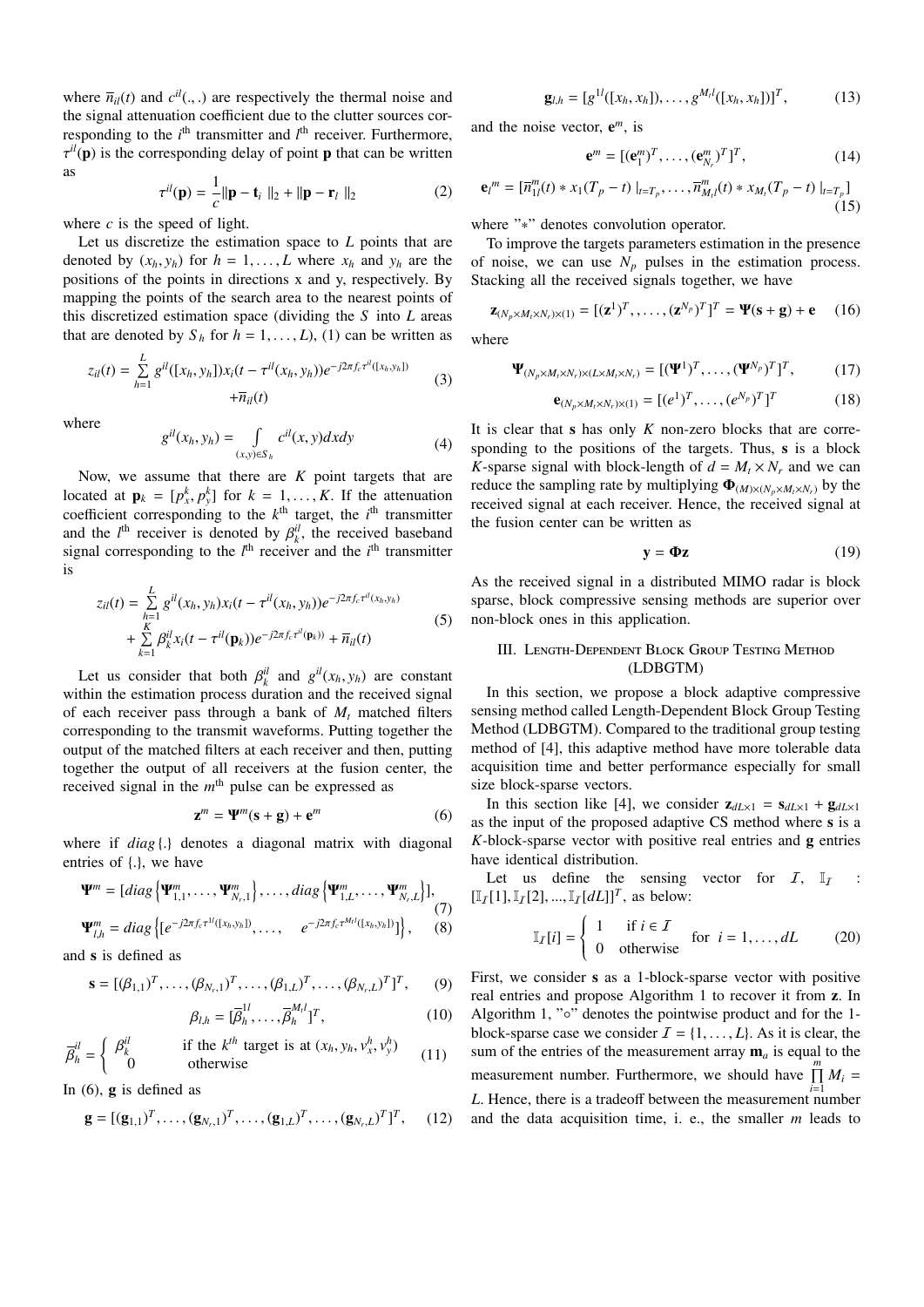Algorithm 1 Finding the non-zero norm block in a 1-blocksparse vector with positive real entries

- 1: Input: the index vector  $I$  and the measurement array  $$
- 2: Output: the positions of the non-zero norm block entries  $c_1$  and the values of the non-zero norm block entries v<sub>1</sub>.

3: for  $i = 1$  : *m* do 4:  $n = size(I)$ 5: for  $u = 1 : M_i$  do 6:  $S = \{(u-1)\frac{n}{M_i} + 1, u\frac{n}{M_i}\}$ 7:  $\qquad \qquad \mathcal{I}_{u,i} = \mathcal{I} \mid_{\mathcal{S}}$ 8:  $\mathbb{T}_{I_{u,i}} = \mathbb{I}_{I_{u,i}}.$ **z** 9: end for 10:  $I = \arg \max_{T_w \in \{I_{1,i},...,I_{M_i,i}\}} \mathbb{T}_{I_w}$ 11: end for 12: **return**  $c_1 \leftarrow I$ 13: **return**  $\mathbf{v}_1 \leftarrow I \circ \mathbf{z}$ 

the smaller data acquisition time and the larger measurement number.

Now, we consider the *K*-block-sparse case for s and propose LDBGTM in Algorithm 2. In this algorithm, for the recovery of small size vectors, first, we search for the block with largest norm. Then, we put this block aside and search for the second block with largest norm. We continue this procedure until all the non-zero blocks are found. This searching can not be used for large vectors due to its large data acquisition time. Hence, in this cases, we divide the search area to *q* sets that each have one non-zero norm block with almost high probabilities. Then, Algorithm 1 is used in each set to find the non-zero norm blocks. We choose *q* as one of the first  $2K[\log_K N]$  prime numbers larger than *K* [4].

# IV. Adaptive Group Testing Compressive Sensing Methods for Distributed MIMO Radars

Let us consider (16) as the input signal of an adaptive group testing method such as the traditional group testing method of [4] and the proposed LDBGTM. For exploiting the adaptive group testing algorithms, the rows of the measurement matrix,  $\Phi_{u+\sum_{i=1}^{i} M_{i}-M_{1}}$ , for  $i=1,\ldots,m$  and  $u=1,\ldots,M_{i}$ , should  $\int \text{full} \lim_{u \to \infty} \mathbb{I}_{u \to \infty}$  *u* +  $\sum_{k=1}^{i} M_k - M_1$  *W*. Hence, we can calculate them as

the following

$$
\mathbf{\Phi}_{u+\sum_{k=1}^{i}M_k-M_1}=\mathbb{I}_{T_{u,i}}\mathbf{\Psi}^{\dagger}\quad\text{ for }i=1,\ldots,m\text{ and }u=1,\ldots,M_i
$$
\n(21)

where  $\Psi^{\dagger}$  denotes the pseudoinverse of matrix  $\Psi$ , and in this case,  $T_{I_{u,i}}$  is calculated as

$$
\mathbb{T}_{I_{u,i}} = \mathbf{\Phi}_{u + \sum_{k=1}^{i} M_k - M_1} \mathbf{z} \quad \text{ for } i = 1, \dots, m \text{ and } u = 1, \dots, M_u
$$
\n(22)

Other parts of the algorithms are the same as the identical matrix as the basis matrix case.

Algorithm 2 Length Dependent Block Group Testing Method (LDBGTM)

- 1: Input: set number *q*, maximum block-sparsity number *K*, smallest non-zero norm of interest *vmin*, block number *L*, and the measurement array  $m_a$  =  $[M_1, M_2, ..., M_m]$
- 2: Output: the values of the non-zero norm blocks entries  $v = [v_1, v_2, ..., v_K]$  and the positions of the non-zero norm blocks entries  $\mathbf{c} = [\mathbf{c}_1, \mathbf{c}_2, ..., \mathbf{c}_K]$
- 3:  $\tilde{\mathbf{c}} \leftarrow \{\}$
- 4:  $\tilde{\mathbf{v}} \leftarrow \{\}$
- 5:  $\mathcal{I} = \{1, \ldots, L\}$
- 6: if  $L > L_1$  then
- 7: **for**  $j = 0$  :  $q 1$  do
- 8:  $\mathcal{I}_{q,h} = \bigcup_{i \equiv h \bmod q} \{ \mathcal{I}[id+1], \mathcal{I}[id+2], \ldots, \mathcal{I}[(i+1)d] \}$
- 9:  $[\bar{\mathbf{c}}, \bar{\mathbf{v}}] = \mathbf{Algorithm1}(\mathbf{m}_a, \mathcal{I}_{a,h})$
- 10: **if**  $|| v ||_2 > v_{min}$  then

11: 
$$
\tilde{\mathbf{v}} \leftarrow \tilde{\mathbf{v}} \cup {\overline{\mathbf{v}}}
$$
 and  $\tilde{\mathbf{c}} \leftarrow \tilde{\mathbf{c}} \cup \overline{\mathbf{c}}$ 

- $12:$  end if
- 13: end for
- 14: Select *K* max values of  $\tilde{v}$  as v and its corresponding positions as c.
- 15: else
- 16: **for**  $j = 1 : K$  **do**
- 17:  $[\overline{\mathbf{c}}, \overline{\mathbf{v}}] = \mathbf{Algorithm1}(\mathbf{m}_a, \mathcal{I})$
- 18: **if**  $|| v ||_2 > v_{min}$  then

19: 
$$
\mathbf{v} \leftarrow \mathbf{v} \cup \overline{\mathbf{v}}
$$
 and  $\mathbf{c} \leftarrow \mathbf{c} \cup \overline{\mathbf{c}}$ 

- 20: end if
- 21:  $I = I \overline{c}$
- 22: Deducting 1 from the entry of m*<sup>a</sup>* with largest index
- 23: end for
- 24: end if



Fig. 1: Measuring Process

There are two essential conditions for adaptive group testing compressive sensing methods:

(1) Vector g entries should be identically distributed.

(2) Vectors s and g should be real.

The first condition is fulfilled in a homogenous environment. For fulfilling the second one, we use almost the same structure as [10] for the measuring process with one difference. We should put a push detector before the analog integrator. The appropriate measuring Process for an adaptive group testing compressive sensing method in discrete case is shown in Fig. 1 that can easily be extended to the continuous case.